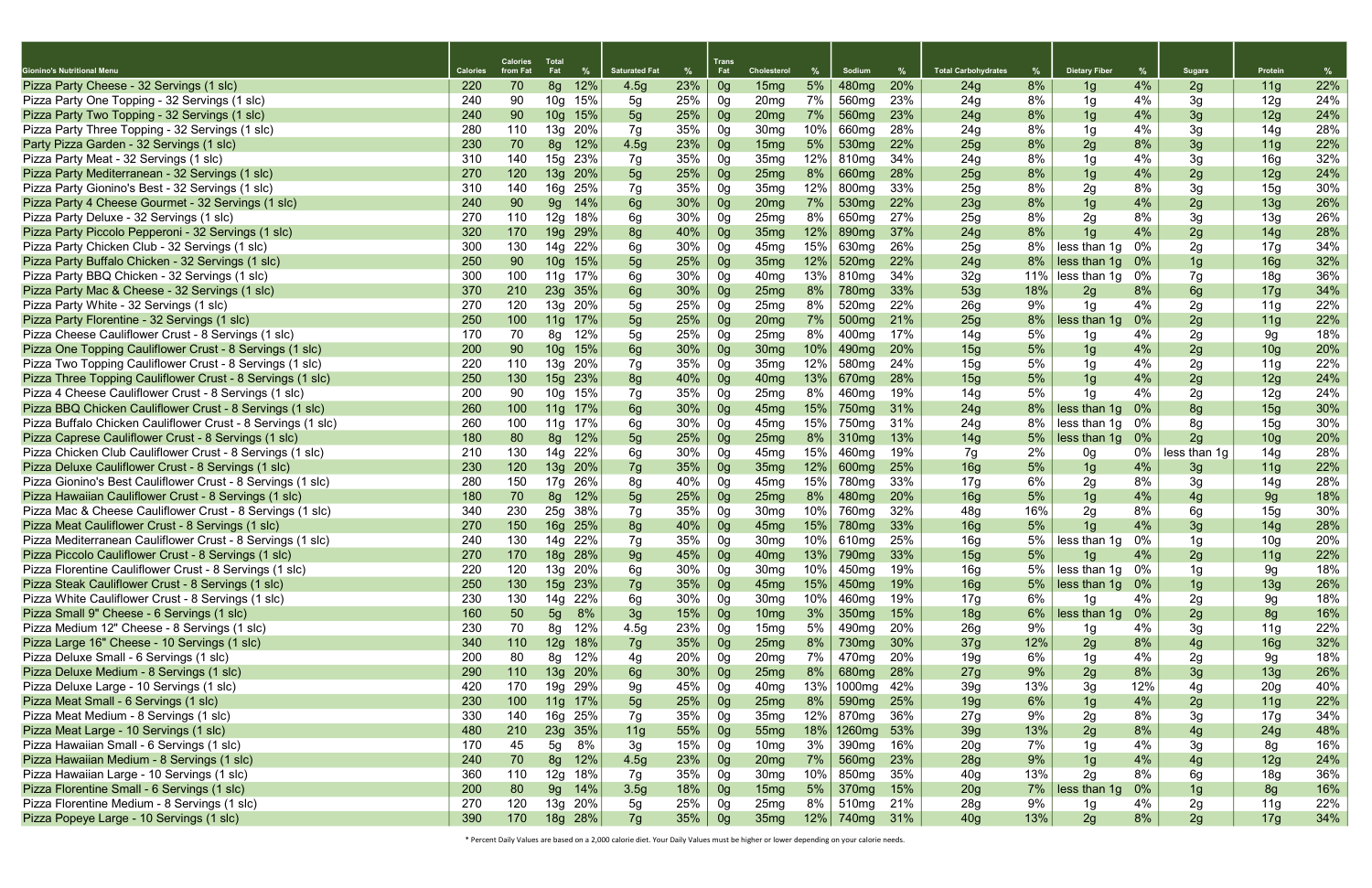| Gionino's Nutritional Menu                              | <b>Calories</b> | <b>Calories</b><br>from Fat | <b>Total</b><br>Fat | %       | <b>Saturated Fat</b> | %   | <b>Trans</b><br>Fat | <b>Cholesterol</b> |        | Sodium             | %   | <b>Total Carbohydrates</b> | %      | <b>Dietary Fiber</b> | %     | <b>Sugars</b>   | Protein         | %   |
|---------------------------------------------------------|-----------------|-----------------------------|---------------------|---------|----------------------|-----|---------------------|--------------------|--------|--------------------|-----|----------------------------|--------|----------------------|-------|-----------------|-----------------|-----|
| Pizza 4 Cheese Small - 6 Servings (1 slc)               | 180             | 60                          | 7g                  | 11%     | 3.5 <sub>g</sub>     | 18% | 0g                  | 15mg               | 5%     | 380 <sub>mg</sub>  | 16% | 19g                        | 6%     | 1g                   | 4%    | 2g              | 9g              | 18% |
| Pizza 4 Cheese Medium - 8 Servings (1 slc)              | 260             | 90                          | 10 <sub>g</sub>     | 15%     | 6g                   | 30% | 0g                  | 20 <sub>mg</sub>   | 7%     | 550 <sub>mg</sub>  | 23% | 26g                        | 9%     | 1g                   | 4%    | 3g              | 14g             | 28% |
| Pizza 4 Cheese Large - 10 Servings (1 slc)              | 380             | 130                         | 14g                 | 22%     | 8g                   | 40% | 0g                  | 30 <sub>mg</sub>   | 10%    | 810mg              | 34% | 38g                        | 13%    | 2g                   | 8%    | 4g              | 20g             | 40% |
| Pizza Caprese Medium - 8 Servings (1 slc)               | 170             | 70                          | 7g                  | 11%     | 4.5g                 | 23% | 0 <sub>g</sub>      | 15mg               | 5%     | 290 <sub>mg</sub>  | 12% | 15g                        | 5%     | less than 1g         | 0%    | 2g              | 10 <sub>g</sub> | 20% |
| Pizza Caprese Large -10 Servings (1 slc)                | 240             | 90                          | 10 <sub>g</sub>     | 15%     | 6g                   | 30% | 0g                  | 20 <sub>mg</sub>   | 7%     | 420 <sub>mg</sub>  | 18% | 22g                        | 7%     | 1g                   | 4%    | 2g              | 14g             | 28% |
| Pizza Steak Small - 6 Servings (1 slc)                  | 220             | 90                          |                     | 10g 15% | 4g                   | 20% | 0g                  | 25mg               | 8%     | 380 <sub>mg</sub>  | 16% | 20g                        | 7%     | less than 1g         | $0\%$ | 1g              | 11g             | 22% |
| Pizza Steak Medium- 8 Servings (1 slc)                  | 310             | 130                         | 14g                 | 22%     | 6g                   | 30% | 0g                  | 35 <sub>mg</sub>   | 12%    | 540 <sub>mg</sub>  | 23% | 28g                        | 9%     | 1g                   | 4%    | 2g              | 16g             | 32% |
| Pizza Steak Large - 10 Servings (1 slc)                 | 450             | 190                         | 21g                 | 32%     | 9g                   | 45% | 0g                  | 55 <sub>mg</sub>   | 18%    | 790 <sub>mg</sub>  | 33% | 40 <sub>g</sub>            | 13%    | 2g                   | 8%    | 3g              | 23g             | 46% |
| Pizza White Small - 6 Servings (1 slc)                  | 200             | 90                          | 10 <sub>g</sub>     | 15%     | 3.5g                 | 18% | 0g                  | 15 <sub>mg</sub>   | 5%     | 390 <sub>mg</sub>  | 16% | 20 <sub>g</sub>            | 7%     | 1g                   | 4%    | 1g              | 8g              | 16% |
| Pizza White Medium- 8 Servings (1 slc)                  | 280             | 120                         | 14g                 | 22%     | 5g                   | 25% | 0g                  | 25mg               | 8%     | 540 <sub>mg</sub>  | 23% | 28g                        | 9%     | 2g                   | 8%    | 2g              | 11g             | 22% |
| Pizza White Large - 10 Servings (1 slc)                 | 410             | 180                         |                     | 20g 31% | 8g                   | 40% | 0g                  | 35 <sub>mg</sub>   | 12%    | 810mg              | 34% | 40g                        | 13%    | 2g                   | 8%    | 3g              | 17g             | 34% |
| Pizza Mac & Cheese Small - 6 Servings (1 slc)           | 270             | 150                         |                     | 17g 26% | 4g                   | 20% | 0g                  | 15mg               | 5%     | 570 <sub>mg</sub>  | 24% | 41g                        | 14%    | 2g                   | 8%    | 4g              | 12g             | 24% |
| Pizza Mac & Cheese Medium - 8 Servings (1 slc)          | 400             | 230                         | 25g                 | 38%     | 6g                   | 30% | 0g                  | 25 <sub>mg</sub>   | 8%     | 840mg              | 35% | 59g                        | 20%    | 2g                   | 8%    | 6g              | 18g             | 36% |
| Pizza Mac & Cheese Large - 10 Servings (1 slc)          | 550             | 300                         | 33g                 | 51%     | 9g                   | 45% | 0g                  | 35 <sub>mg</sub>   | 12%    | 1150 <sub>mg</sub> | 48% | <b>78g</b>                 | 26%    | 3g                   | 12%   | 8 <sub>q</sub>  | 25g             | 50% |
| Pizza Buffalo Chicken Small - 6 Servings (1 slc)        | 190             | 60                          | 7g                  | 11%     | 3g                   | 15% | 0g                  | 25mg               | 8%     | 380 <sub>mg</sub>  | 16% | 19g                        | 6%     | less than 1g         | $0\%$ | less than 1g    | 11g             | 22% |
| Pizza Buffalo Chicken Medium - 8 Servings (1 slc)       | 260             | 90                          | 10g                 | 15%     | 4.5g                 | 23% | 0g                  | 35 <sub>mg</sub>   | 12%    | 530 <sub>mg</sub>  | 22% | 26g                        | 9%     | less than 1g         | 0%    | 1g              | 16g             | 32% |
| Pizza Buffalo Chicken Large - 10 Servings (1 slc)       | 380             | 130                         | 14g                 | 22%     | 7g                   | 35% | 0g                  | 50 <sub>mg</sub>   | 17%    | 780 <sub>mg</sub>  | 33% | 38g                        | 13%    | 1g                   | 4%    | 2g              | 23g             | 46% |
| Pizza Piccolo Pepperoni Small - 6 Servings (1 slc)      | 230             | 120                         | 13g                 | 20%     | 6g                   | 30% | 0g                  | 25 <sub>mg</sub>   | 8%     | 640 <sub>mg</sub>  | 27% | 19 <sub>g</sub>            | 6%     | 1g                   | 4%    | 2g              | 9g              | 18% |
| Pizza Piccolo Pepperoni Medium - 8 Servings (1 slc)     | 330             | 160                         | 18g                 | 28%     | 8g                   | 40% | 0g                  | 35 <sub>mg</sub>   | 12%    | 880 <sub>mg</sub>  | 37% | 26g                        | 9%     | 1g                   | 4%    | 3g              | 13g             | 26% |
| Pizza Piccolo Pepperoni Large - 10 Servings (1 slc)     | 470             | 240                         | 26g                 | 40%     | 12g                  | 60% | 0g                  | 50 <sub>mg</sub>   | 17%    | 1270mg             | 53% | 38g                        | 13%    | 2g                   | 8%    | 4g              | 20 <sub>g</sub> | 40% |
| Pizza BBQ Chicken Small - 6 Servings (1 slc)            | 220             | 60                          | 7g                  | 11%     | 3.5g                 | 18% | 0 <sub>g</sub>      | 30 <sub>mg</sub>   | 10%    | 580 <sub>mg</sub>  | 24% | 25g                        | 8%     | less than 1g         | 0%    | 6g              | 13g             | 26% |
| Pizza BBQ Chicken Medium - 8 Servings (1 slc)           | 310             | 90                          | 10 <sub>g</sub>     | 15%     | 5g                   | 25% | 0g                  | 40 <sub>mg</sub>   | 13%    | 840mg              | 35% | 36g                        | 12%    | less than 1g         | 0%    | 8g              | 18g             | 36% |
| Pizza BBQ Chicken Large - 10 Servings (1 slc)           | 450             | 140                         | 16g                 | 25%     | 8g                   | 40% | 0g                  | 55 <sub>mg</sub>   |        | $18\%$   1170mg    | 49% | 49g                        | 16%    | 1g                   | 4%    | 11 <sub>g</sub> | 26g             | 52% |
| Pizza Mediterranean Small - 6 Servings (1 slc)          | 210             | 100                         | 11g                 | 17%     | 4g                   | 20% | 0g                  | 20 <sub>mg</sub>   | 7%     | 510mg              | 21% | 20 <sub>g</sub>            | 7%     | less than 1g         | 0%    | 1g              | 9g              | 18% |
| Pizza Mediterranean Medium - 8 Servings (1 slc)         | 290             | 130                         | 14g                 | 22%     | 6g                   | 30% | 0g                  | 25mg               | 8%     | 700 <sub>mg</sub>  | 29% | 28g                        | 9%     | 1g                   | 4%    | 2g              | 13g             | 26% |
| Pizza Mediterranean Large - 10 Servings (1 slc)         | 420             | 180                         |                     | 20g 31% | 8g                   | 40% | 0g                  | 35 <sub>mg</sub>   | 12%    | 980 <sub>mg</sub>  | 41% | 40 <sub>g</sub>            | 13%    | 2g                   | 8%    | 3g              | 18g             | 36% |
| Pizza Chicken Club Small - 6 Servings (1 slc)           | 240             | 100                         |                     | 11g 17% | 4.5g                 | 23% | 0g                  | 35 <sub>mg</sub>   | 12%    | 480 <sub>mg</sub>  | 20% | 20g                        | 7%     | less than 1g         | 0%    | 1g              | 13g             | 26% |
| Pizza Chicken Club Medium - 8 Servings (1 slc)          | 330             | 140                         | 16g                 | 25%     | 6g                   | 30% | 0g                  | 45mg               | 15%    | 670 <sub>mg</sub>  | 28% | 28g                        | 9%     | 1g                   | 4%    | 2g              | 18g             | 36% |
| Pizza Chicken Club Large - 10 Servings (1 slc)          | 480             | 200                         | 23g                 | 35%     | 9g                   | 45% | 0g                  | 65 <sub>mg</sub>   | 22%    | 980 <sub>mg</sub>  | 41% | 40g                        | 13%    | 1g                   | 4%    | 2g              | 26g             | 52% |
| Pizza Garden Small - 6 Servings (1 slc)                 | 170             | 45                          | 5g                  | 8%      | 3g                   | 15% | 0g                  | 10 <sub>mg</sub>   | 3%     | 400 <sub>mg</sub>  | 17% | 20 <sub>g</sub>            | 7%     | 1g                   | 4%    | 3g              | 8g              | 16% |
| Pizza Garden Medium - 8 Servings (1 slc)                | 240             | 70                          | 8g                  | 12%     | 4.5g                 | 23% | 0 <sub>g</sub>      | 15mg               | 5%     | 550 <sub>mg</sub>  | 23% | 28g                        | 9%     | 2g                   | 8%    | 4g              | 11g             | 22% |
| Pizza Garden Large - 10 Servings (1 slc)                | 350             | 110                         | 12g                 | 18%     | 7g                   | 35% | 0a                  | 25mg               | 8%     | 830mg              | 35% | 40 <sub>g</sub>            | $13\%$ | 3g                   | 12%   | 50<br>ັບ        | 17g             | 34% |
| Pizza Gionino's Best Small - 6 Servings (1 slc)         | 220             | 90                          |                     | 11g 17% | 4.5g                 | 23% | 0g                  | 20 <sub>mg</sub>   | 7%     | 580 <sub>mg</sub>  | 24% | 20g                        | 7%     | 2g                   | 8%    | 2g              | 10 <sub>g</sub> | 20% |
| Pizza Gionino's Best Medium - 8 Servings (1 slc)        | 330             | 150                         |                     | 17g 26% | 7g                   | 35% | 0g                  | 35 <sub>mg</sub>   | 12%    | 860mg              | 36% | 28g                        | 9%     | 2g                   | 8%    | 3g              | 16g             | 32% |
| Pizza Gionino's Best Large - 10 Servings (1 slc)        | 490             | 220                         |                     | 24g 37% | 11 <sub>g</sub>      | 55% | 0 <sub>q</sub>      | 50 <sub>mg</sub>   | 17%    | 1240mg             | 52% | 41g                        | 14%    | 3g                   | 12%   | 5g              | <b>23g</b>      | 46% |
| Pizza Cheese 6" Individual - 2 Servings (1 slc)         | 190             | 60                          |                     | 7g 11%  | 4g                   | 20% | 0g                  | 15mg               | 5%     | 420mg              | 18% | 21g                        | 7%     | 1g                   | 4%    | 2g              | 9g              | 18% |
| 2 Piece Snack Dark - 1 Serving (1 ea.)                  | 420             | 120                         |                     | 14g 22% | 3g                   | 15% | 0 <sub>g</sub>      | 80 <sub>mg</sub>   |        | 27% 1350mg         | 56% | 47g                        | 16%    | 3g                   | 12%   | 10 <sub>g</sub> | 26g             | 52% |
| 2 Piece Snack White (8 Pc) - 1 Serving (1 ea.)          | 500             | 140                         |                     | 16g 25% | 3.5 <sub>g</sub>     | 18% | 0g                  | 100 <sub>mg</sub>  |        | 33% 1490mg 62%     |     | 49g                        | 16%    | 3g                   | 12%   | 10 <sub>g</sub> | 38g             | 76% |
| 4 Piece Dinner - 2 Servings (1 ea.)                     | 380             | 120                         |                     | 13g 20% | 3g                   | 15% | 0g                  | 85 <sub>mg</sub>   |        | 28% 1280mg 53%     |     | 32g                        | 11%    | 2g                   | 8%    | 5g              | 31g             | 62% |
| 4 Piece Dinner White - 2 Servings (1 ea.)               | 420             | 130                         |                     | 14g 22% | 3.5 <sub>g</sub>     | 18% | 0g                  | 95 <sub>mg</sub>   |        | 32% 1350mg 56%     |     | 34g                        | 11%    | 2g                   | 8%    | 5g              | 37g             | 74% |
| 8 Piece Box with jo-jo's - 4 Servings (1 ea.)           | 350             | 100                         |                     | 11g 17% | 3g                   | 15% | 0g                  | 85 <sub>mg</sub>   |        | 28% 1150mg 48%     |     | 28g                        | 9%     | 2g                   | 8%    | less than 1g    | 31g             | 62% |
| 8 Piece Box All White with jo-jo's - 4 Servings (1 ea.) | 390             | 110                         |                     | 12g 18% | 3g                   | 15% | 0g                  | 95 <sub>mg</sub>   |        | 32% 1220mg 51%     |     | 29g                        | 10%    | 2g                   | 8%    | less than 1g    | 37g             | 74% |
| 12 Piece Box w/jojos - 6 Servings (1 ea.)               | 340             | 100                         |                     | 11g 17% | 3g                   | 15% | 0 <sub>g</sub>      | 85 <sub>mg</sub>   |        | 28% 1150mg 48%     |     | 27g                        | 9%     | 2g                   | 8%    | 0g              | 31g             | 62% |
| 12 Piece Box All White w/jojos - 6 Servings (1 ea.)     | 380             | 110                         |                     | 12g 18% | 3g                   | 15% | 0g                  | 95 <sub>mg</sub>   |        | 32% 1220mg 51%     |     | 28g                        | 9%     | 2g                   | 8%    | 0g              | 36g             | 72% |
| 16 Piece Box w/jojos - 8 Servings (1 ea.)               | 340             | 100                         |                     | 11g 17% | 3g                   | 15% | 0g                  | 85 <sub>mg</sub>   |        | 28% 1150mg 48%     |     | 26g                        | 9%     | 2g                   | 8%    | 0 <sub>g</sub>  | 30g             | 60% |
| 16 Piece Box All White w/jojos - 8 Servings (1 ea.)     | 380             | 110                         | 12g                 | 18%     | 3g                   | 15% | 0g                  | 95 <sub>mg</sub>   |        | 32% 1220mg 51%     |     | 28g                        | 9%     | 2g                   | 8%    | 0g              | 36g             | 72% |
| 20 Piece Box w/jojos - 10 Servings (1 ea.)              | 340             | 100                         |                     | 11g 17% | 3g                   | 15% | 0g                  | 85 <sub>mg</sub>   |        | 28% 1150mg         | 48% | 26g                        | 9%     | 2g                   | 8%    | 0 <sub>g</sub>  | 30 <sub>g</sub> | 60% |
| 20 Piece Box All White w/jojos - 10 Servings (1 ea.)    | 380             | 110                         |                     | 12g 18% | 3g                   | 15% | 0g                  | 95 <sub>mg</sub>   | 32%    | 1220mg 51%         |     | 28g                        | 9%     | 2g                   | 8%    | 0g              | 36g             | 72% |
| Buffalo Wings 6Pc - 2 Servings (3 ea.)                  | 200             | 120                         |                     | 14g 22% | 3.5g                 | 18% | 0g                  | 115mg              | 38%    | 90 <sub>mg</sub>   | 4%  | 0g                         | 0%     | 0 <sub>g</sub>       | 0%    | 0 <sub>g</sub>  | 18g             | 36% |
| Buffalo Wings 12Pc - 4 Servings (3 ea.)                 | 200             | 120                         |                     | 14g 22% | 3.5g                 | 18% | 0g                  | 115mg              | $38\%$ | 90 <sub>mg</sub>   | 4%  | 0g                         | 0%     | 0g                   | 0%    | 0g              | 18g             | 36% |